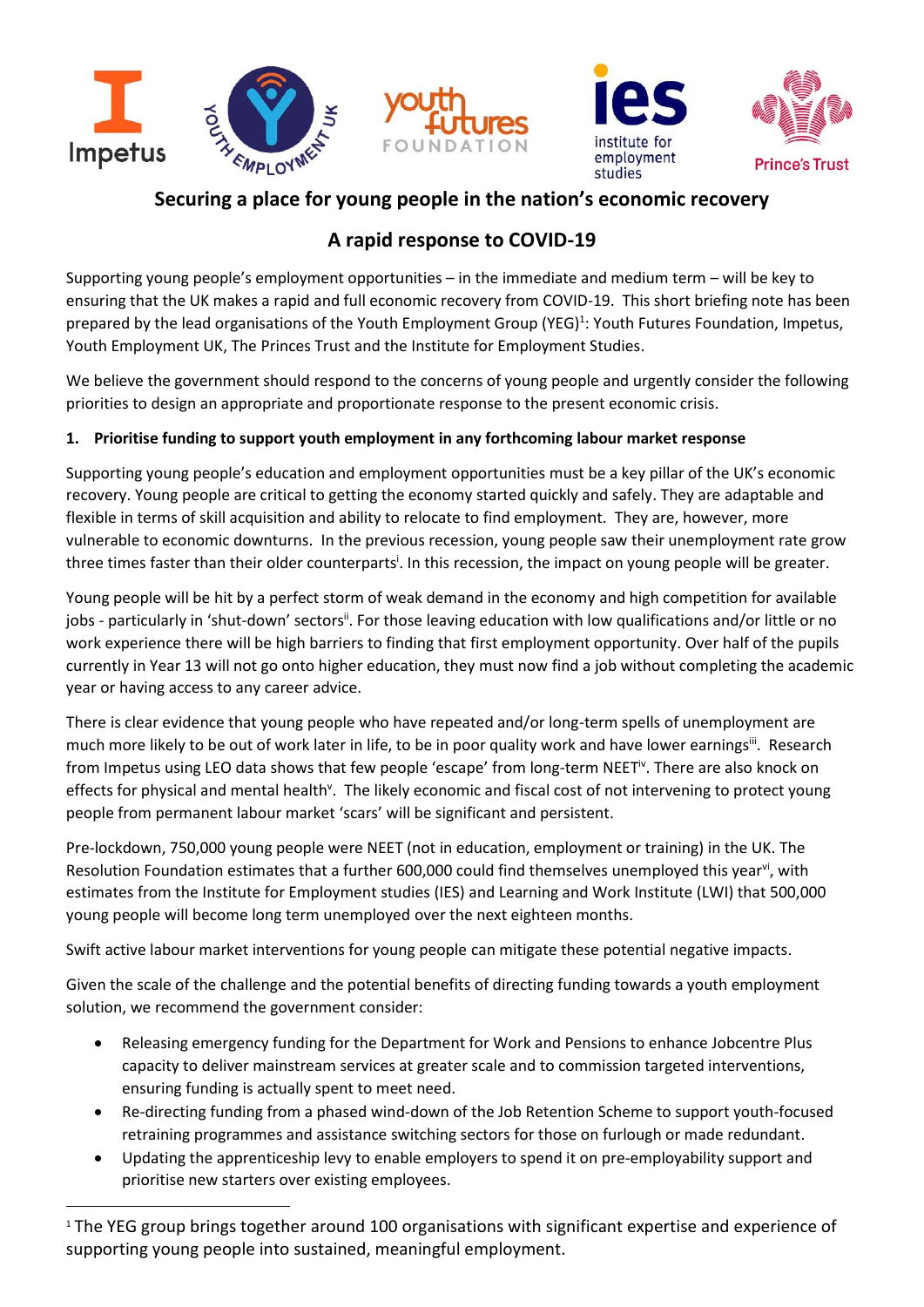





- Utilising new and existing funding streams to deliver a nationally joined up and coordinated youth employment offer that delivers youth education, employment and training (EET) outcomes, including:
	- o European Social Fund / UK Shared Prosperity Fund monies (post April 2021)
	- o Jobcentre Plus resources including the Flexible Support Fund
	- o Existing skills funding, for example the National Retraining Scheme and new National Skills Fund
	- o The National Citizens Service

#### **2. Effective government co-ordination**

Given the scale of the challenge, a strong response to the current labour market will require a co-ordinated, agile, system-based approach, that is both national and local. We recommend that the government rapidly:

- Establishes a Cabinet subcommittee on employment, chaired by the Chancellor and bringing together DWP, DfE and other ministers.
- Launches a cross-departmental Youth Employment Taskforce, located within the Cabinet Office with a remit to support the Cabinet subcommittee by developing, overseeing and monitoring a three-year national youth employment strategy.
- Convenes a wide range of national, local and cross-sector partners drawing on the membership of the Youth Employment Group, to help shape and co-ordinate the national response.
- Aligns local and national industrial strategies to develop a robust medium and longer term plan for economic growth, productivity and prosperity.
- Embeds and invests in oversight mechanisms and labour market data access to ensure that all funding decisions across departmental silos can evidence impact on rates of youth employment/EET outcomes.

## **3. Support on every step of the journey to employment**

The economic impact of COVID-19 will affect many young people, but different young people will be affected in different ways. An effective strategy – as proposed below – makes cost-effective decisions at the right time, ensuring all young people can be moved to productive employment, minimising fiscal and economic costs.

## **a) Finding the right opportunity**

Government should offer young people a wide range of high-quality career guidance options they can access at their chosen moment to make informed choices**.** This could be achieved through:

- Promoting, enhancing and expanding online and telephone job advice and connections services, including the National Careers Service, Apprenticeships.gov.uk, recruitervii and VCSE platformsvill to include hooks to attract young people to engage, such as critical mass of live opportunities, peer to peer content, music, sport and arts content, competitions, recognition and rewards
- Providing guidance and funding for schools, FE Colleges, youth organisations and Universities to enhance and adapt career support for pupils/students through the Careers & Enterprise Company and others
- Encouraging employers and training providers to offer virtual work experience placements, introductory training coursesix, workplace tours, internships, graduate placements and apprenticeships to keep young people safe and widen participation<sup>x</sup>
- A new 'September Promise' guaranteeing access to high quality education or training places this Autumn to every young person who wants one – both to avoid a September spike in NEET but also to improve the longer term employment and earnings prospects for young people; this needs to be particularly focused on supporting those with lower qualifications alongside high-quality careers and employment guidance so that young people can make informed choices about their education and qualification options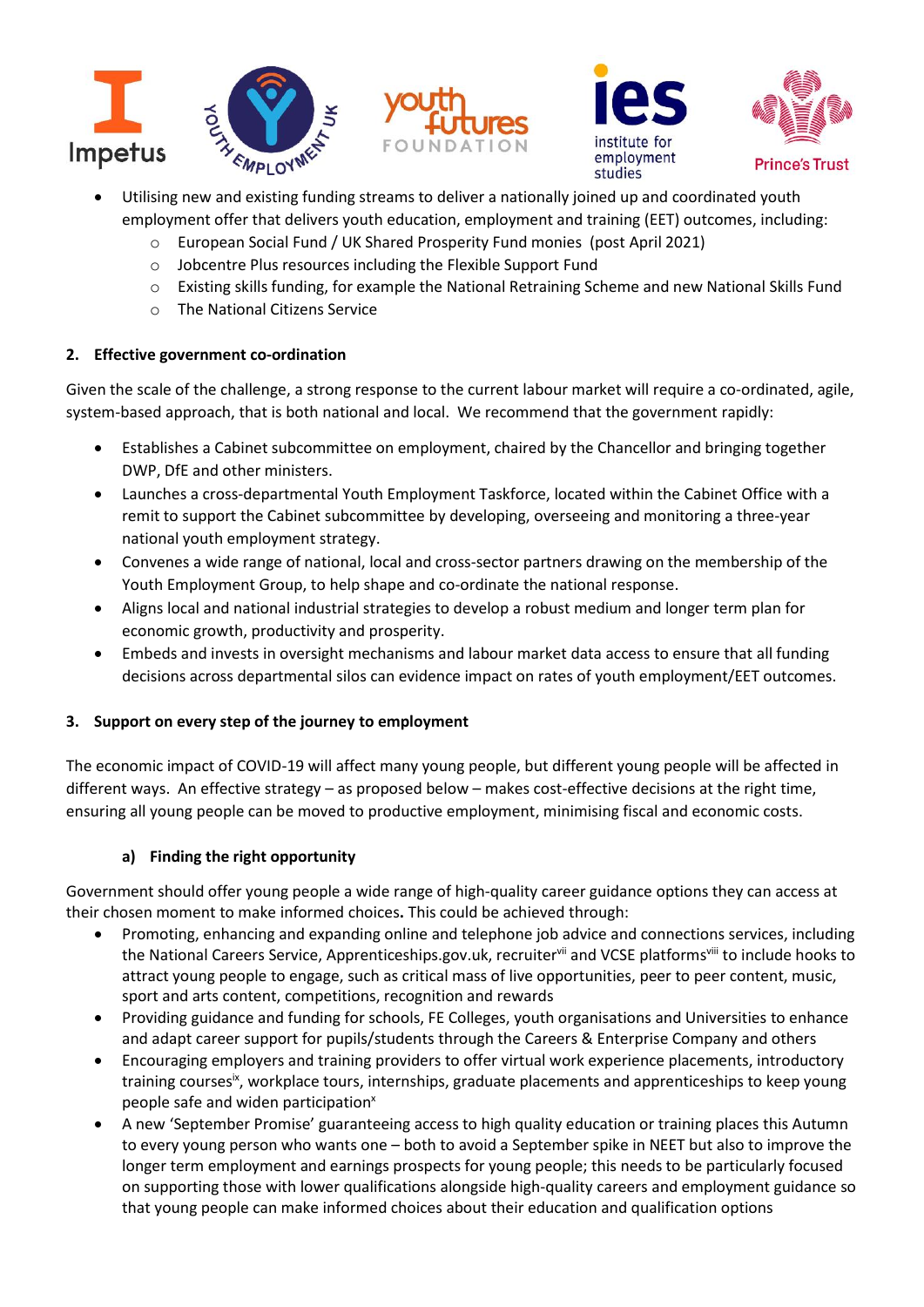





• Offering enterprise support to young people who wish to set up their own business through a blend of grants and loans from Government, Social Investors, The Prince's Trust, Unltd and others

## b) **Moving into work**

For young people entering the labour market or who find themselves newly unemployed, government should prioritise fast access to employment opportunities through commissioning of expanded high quality local employment and careers services. There is good evidence that supply-side interventions for these cohorts are effective and cost-effective<sup>xi</sup>. Rapid action is crucial to prevent young people from becoming long term unemployed. We recommend:

- Young people accessing Jobcentre Plus support should have access from day one of their claim to high quality careers advice and guidance, and to dedicated work coach employment support. Those with specific barriers to work (for example low qualifications, no previous work experience, care leavers, a health condition etc) should have rapid access to locally commissioned support services on a voluntary basis, for example via adaptation/enhancement of a rebranded Youth Obligation Support Programme, the Flexible Support Fund, and widening existing capacity (with additional procurement where necessary). This cross-sector partnership approach will be crucial to meet high levels of demand (The Youth Employment Group is well placed to act as convener to develop these commitments).
- Any commissioned youth employment response should leverage and build upon (rather than potentially duplicate) existing local youth employment provider services<sup>xii</sup> – particularly where local and devolved administrations already have contracted provision. With support to scale, existing providers embedded in local economies can rapidly engage young people and deliver high quality employment support.
- Encourage the expansion and creation of thematic programmes to support young people into the jobs of the future, led by government funded business / VCSE partnerships. This would address urgent skills mismatches in response to Covid19 (e.g. young people working in agriculture, health and social care) and longer-term skills requirements (e.g. technology, music & mediaxiii, e-commerce).

## **c) Avoiding long term unemployment**

A bold and positive announcement the government could make quickly would be to offer a job, training place or further education guarantee for all young people unemployed for an extended period of time. We recommend that the government considers:

• Building into the Youth Obligation a guaranteed offer of a job (incentivised via wage subsidy scheme), apprenticeship, or high-quality training place for all young people out of work for more than six months, building on learning from past government programmes<sup>xiv</sup>.

Over time government should also consider incentivising skills and training providers to track learner destinations, achieve employment outcomes from F.E courses and support enhancements in qualification quality and responsiveness to employer skills needs in a rapidly changing economy.

#### **d) Ensure that no young person is left behind**

Young people with additional and complex needs should receive targeted, high-quality services to prevent further increases in employment gaps. Before the COVID-19 economic shutdown, youth unemployment was steadily declining, but there were some 750,000 young people neither earning nor learning<sup>xv</sup> and one in ten young people were economically inactive (usually due to health or caring responsibilities)<sup>xvi</sup>. Young people with an existing track record of NEET status are much more likely in present economic conditions to be the least able to access EET opportunities. We know that the pre-existing NEET population is disproportionately low qualified, and disproportionately from a socioeconomically disadvantaged background.<sup>xvii</sup>. Government must not allow these young people to be pushed to the back of the jobs queue in the recovery.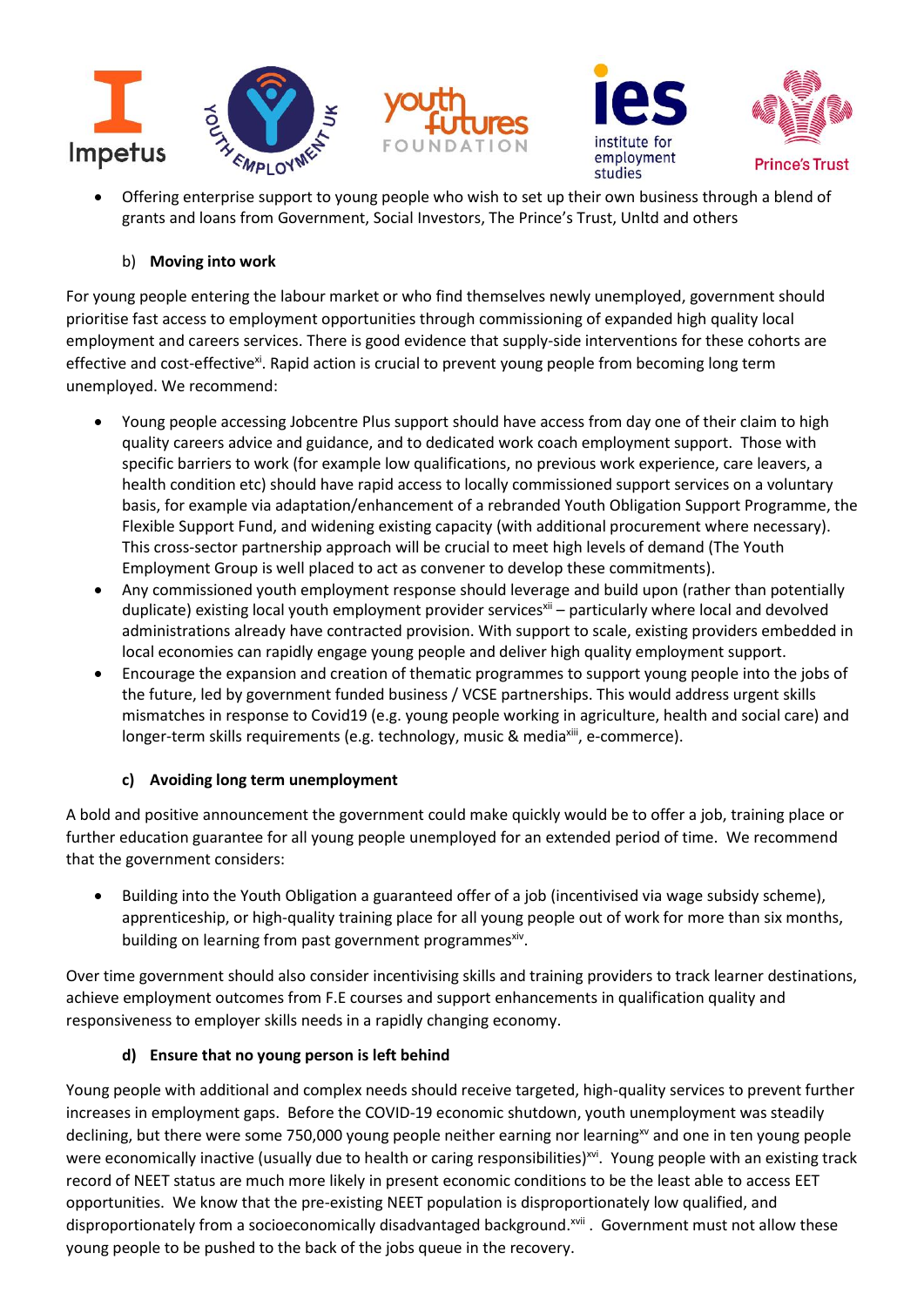





We recommend:

- Focusing on the specific needs of different groups, including young people from Black, Asian and Minority Ethnic backgrounds, care leavers, young offenders, young carers and those with disabilities.
- Ensuring young people are not lost in the system and that there are no 'wrong doors' to accessing support. National government should strengthen Local Authority duties to track NEET / unknown status young people, so they are directed to a training place, employment support or wage-supported job.
- Simplifying funding draw down for ESF programmes already reaching NEET young people to support those sitting outside the JCP system.

## **A young persons journey into employment**

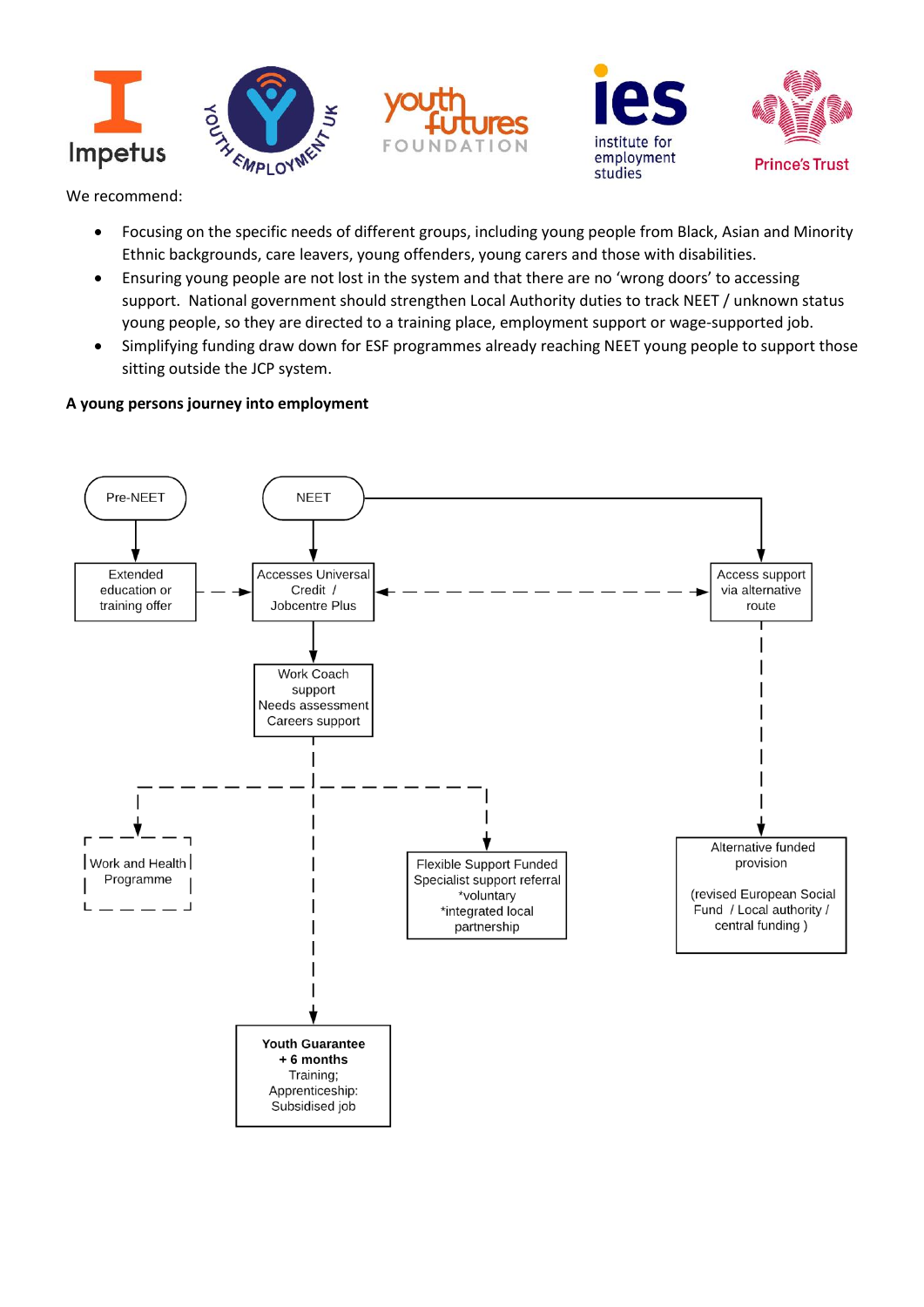





#### **4. Draw on what young people want and what is known to work**

We recommend that when commissioning universal or targeted youth employment services, government builds on what young people want and what is already known to work to support youth employment outcomes.

Data has been collected by and from young people to better understand the current economic situation and uncover solutions. It is vital that this is considered and acted on to ensure high levels of take up and positive outcomes.

There is an extensive body of literature on what works regarding advisor support and a recent rapid evidence assessment by the Youth Futures Foundation and IES found robust national and international evidence to support common features of effective practice<sup>xviii</sup>:

- Targeted referral to address additional needs and barriers
- Effective engagement with, and prompt attachment to, employment support programmes
- Accurate individual needs assessment and triage processes, ideally with embedded tracking data systems to ensure effective case-management
- High levels of personalisation, tuned to individual needs-assessment and goal setting, with regular review
- Wage subsidies and intermediate labour markets (i.e. creating short term, paid jobs where individuals receive support to help them transition to permanent roles)

We also recommend that all employment services are rigorously evaluated to grow the evidence base of what works and to support broader understanding of the drivers of youth employment outcomes. The work of the DWP's Employment Data Lab should be fast tracked in order to support these efforts.

#### **5. Build a better youth employment system overall**

Although the scale of the youth employment challenge is large, we urge the government to ensure that the overall focus of any government intervention is to create a stronger, more coherent education, employment and training system for all young people. The levers and partners to achieve this sit across different departments and their engagement and cooperation will be crucial.

We recommend that government seeks to ensure that when taken together, government interventions:

- Reduce fragmentation between education and employment services, allowing young people to better navigate and/or transition between services.
- Prevent young people becoming lost in the transition between education or training and work.
- Provide a clearer support journey for a young person moving between education or training and work.
- Reduce local economic skills-mismatches and prioritise youth employment opportunities in local industrial plans.
- In the medium term, focus on young people's career progression by testing (and learning from) in-work support and scaling-up promising interventions to enable young people to move up and off Universal Credit.
- Build and use the evidence base on what works to ensure effective support for all young people into EET outcomes through support and investment into government data initiatives<sup>xix</sup> and partnership working with the Youth Futures Foundation<sup>xx</sup> an affiliate of the What Works Network<sup>xxi</sup>.

**The Youth Employment Group will be working through the details of these proposals in the next weeks and we are happy to further share and work with officials on our findings.**